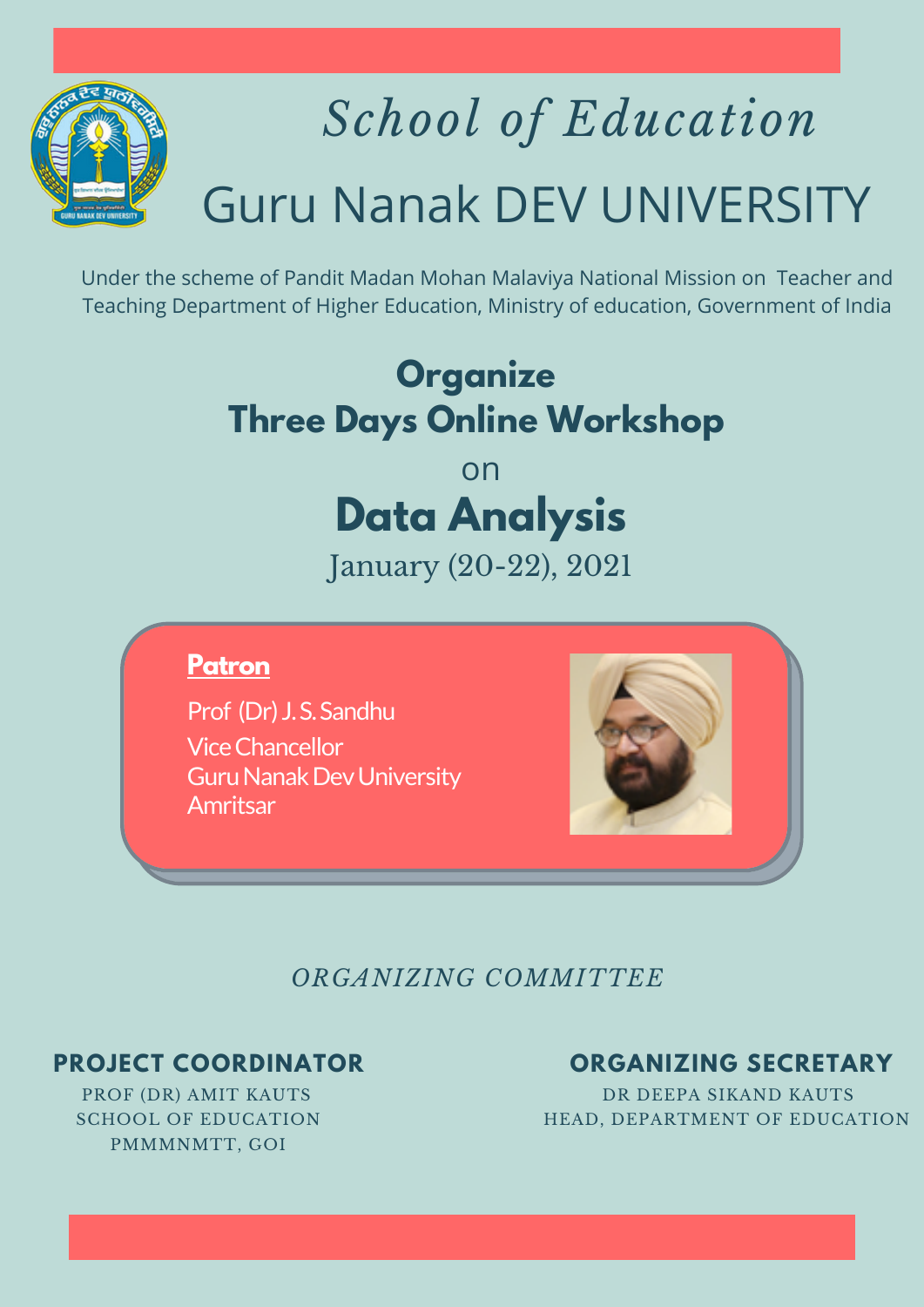#### About Guru Nanak Dev University

Guru Nanak Dev University was established at Amritsar, India on November 24, 1969 to commemorate Guru Nanak Dev's birth quincentenary celebrations. The university has marked its emblem across the globe and is continuing its journey of achieving new heights in pursuance of its cherished goals. University Grants Commission (UGC) has granted category-1 status to the university, the only university to get this ELITE STATUS in the region of Punjab , Haryana, Himachal Pradesh & Chandigarh. Improving its rank from last year, Guru Nanak Dev University has been ranked 59 in the All - India university ranking released under the national institution ranking framework (NIRF) by the Ministry of Human Resource Development (MHRD), Govt. of India. Guru Nanak Dev University (GNDU) being a State University became the first university to get approval of School of Education. The SOE endeavors to provide programmes of excellence in pre-service and in-service education prospective and practicing teachers through teaching and learning, research, consultancy, publication and community services.

#### About The Workshop

School of education (PMMMNMTT), of Guru Nanak Dev University organize a Three Days workshop on 'Data Analysis' under Pandit Madan Mohan Malaviya National Mission on Teacher and Teaching. This scheme was launched with intent to improve quality in educational development at all stages of education. The purpose of the workshop is to equip the interested researchers and academicians in various data analysis tools with a deep theoretical and practical understanding about the concepts behind each tool that is being used. The learning path begins with training in the basics of data analysis followed by advanced training in analytics techniques using the software.

#### Steps of Registration

1.Interested /nominated candidates to fill the following pre- registration form

<https://forms.gle/8G7wEE3ApiK7gLJP8>

2. After pre-registration download the proforma of registration form from the link given below <http://online.gndu.ac.in/pdf/registrationformmodified.pdf>

3.After downloading, fill, sign and get forwarded from head of your institute, scan and send us in pdf form at pmmmnmttgnduparticipants20@gmail.com.

4.After this, we will send you a selection letter.